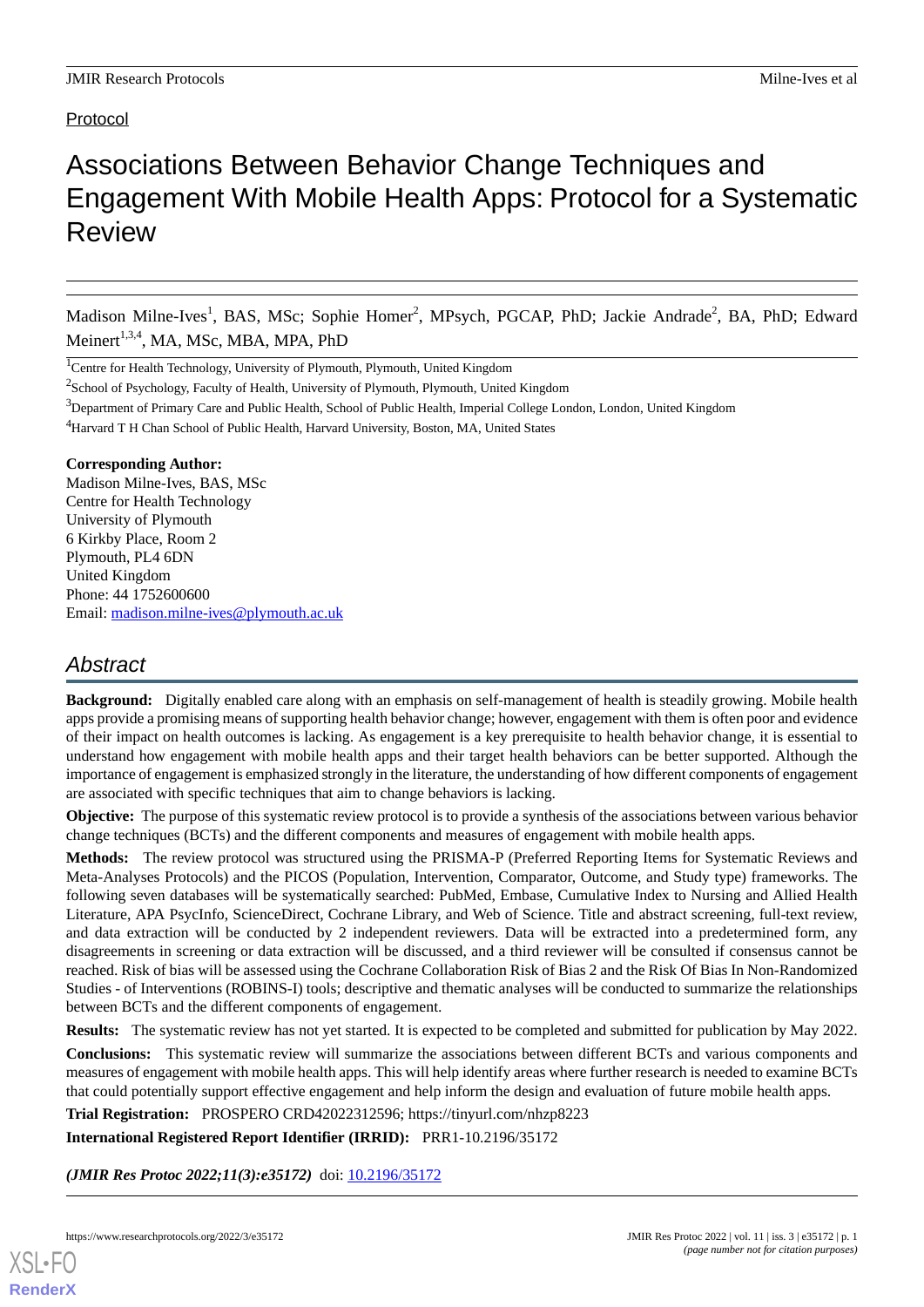#### **KEYWORDS**

engagement; behavior change techniques; telemedicine; mobile apps

# *Introduction*

#### **Background**

This systematic review aims to provide an overview of how behavior change techniques (BCTs) [\[1](#page-5-0)] are associated with different components of engagement with mobile health apps. Effective engagement with digital health interventions is an essential factor influencing their ability to support positive behavior change. Although several models and frameworks conceptualizing engagement and its association with intervention impact have recently been published, a comprehensive understanding of how to develop digital health interventions that significantly impact health behavior and outcomes is still lacking [[2\]](#page-5-1). This is a serious concern because although mobile health apps are frequently used to deliver health behavior change interventions [[3\]](#page-5-2), there is still a lack of evidence supporting their impact on behavior and health outcomes [\[4](#page-5-3),[5\]](#page-5-4). This lack of evidence necessitates an in-depth examination of the stages of engagement and behavior change so that particular barriers and blockers can be targeted. BCTs, "observable, replicable, and irreducible components" of behavior change interventions [[1\]](#page-5-0), provide a means of reliably classifying and testing potential strategies for altering behavior to address particular barriers. Understanding the associations between different BCTs, theoretical components of engagement, and measures of engagement will provide insight into how BCTs can be incorporated to improve and personalize the design of digital health interventions to support effective engagement.

<span id="page-1-0"></span>Engagement with digital health interventions can be poor, which limits their potential impact. As health care service delivery is becoming increasingly digital and accessible through personal devices like smartphones and wearables [[6](#page-5-5)[,7](#page-5-6)], there is a need to ensure that these digital interventions are achieving their intended outcomes. The potential impact of digital interventions is limited by the extent of users' engagement with them [\[8](#page-5-7)-[10\]](#page-5-8);

a meta-analysis of engagement with digital mental health interventions found a significant positive association between engagement and mental health outcomes [[11\]](#page-5-9). However, the variety in the definitions and measures of engagement means that reliable quantitative estimates of the relationship between engagement and outcomes are still lacking  $[8,11]$  $[8,11]$  $[8,11]$ . Maintaining engagement with digital health interventions is a common challenge. Studies on engagement with mobile health apps and wearable devices often observe poor long-term use [\[9](#page-5-10),[12](#page-6-0)[,13](#page-6-1)] and high rates of attrition  $[8,14]$  $[8,14]$  $[8,14]$ . Although the duration of use is a commonly used indicator of engagement with a digital health intervention, its validity has been questioned because it only captures 1 component of engagement [\[2](#page-5-1),[10\]](#page-5-8).

Inconsistency in the way engagement is defined and measured is one of the challenges associated with studying engagement [[15,](#page-6-3)[16\]](#page-6-4). The lack of a clear, comprehensive, and well-accepted conceptualization of engagement is a major gap, which several papers and reviews have recently tried to address [\[2](#page-5-1),[15](#page-6-3)[,17](#page-6-5),[18\]](#page-6-6). Although various models and definitions of engagement have been proposed, there is a general consensus that engagement is a multifaceted concept [[15-](#page-6-3)[17](#page-6-5),[19,](#page-6-7)[20](#page-6-8)]. These conceptual frameworks highlight the importance of considering cognitive, behavioral, and affective aspects of engagement [\[10](#page-5-8),[15](#page-6-3)[,17](#page-6-5),[20\]](#page-6-8), as well as examining different levels of engagement with digital behavior change interventions (DBCIs) and health behaviors [[16,](#page-6-4)[19\]](#page-6-7) (see [Figure 1\)](#page-1-0). A key review defined engagement in terms of 2 key components, extent of usage and subjective experience [\[17](#page-6-5)]. Another paper emphasizes the importance of the relationship between engagement with the intervention and the target behavior by defining "effective engagement" as the level of engagement sufficient to achieve the aims of the intervention [\[21\]](#page-6-9). This highlights the crucial distinction between engagement with the intervention and engagement with the behavior, as frequent or indefinite engagement with the intervention may not be required to support sustained engagement with the behavior, as shown in [Figure 1.](#page-1-0)

**Figure 1.** Summary of key theoretical concepts of engagement with digital health [\[15-](#page-6-3)[17](#page-6-5)[,20,](#page-6-8)[21](#page-6-9)]. BCT: behavior change technique; DBCI: digital behavior change intervention; UI: user interface; UX: user experience.



Engagement with the intervention can be subdivided into engagement with the device or software and engagement with BCTs or "active ingredients" of the intervention [\[16](#page-6-4),[22\]](#page-6-10) (see [Figure 1](#page-1-0), far left). As the DBCI is the proposed trigger for the behavior change, engagement with the health behavior is thought to depend on engagement with the DBCI [[16](#page-6-4)[,21](#page-6-9)]. However, the

interconnected nature of engagement with the device, BCTs, and behavior makes it challenging to untangle the relationships between various stages and components of engagement and different BCTs. This is because BCTs can be used to influence users' engagement with the health behavior, for example, by including goal setting (BCT 1.1) or self-monitoring of behavior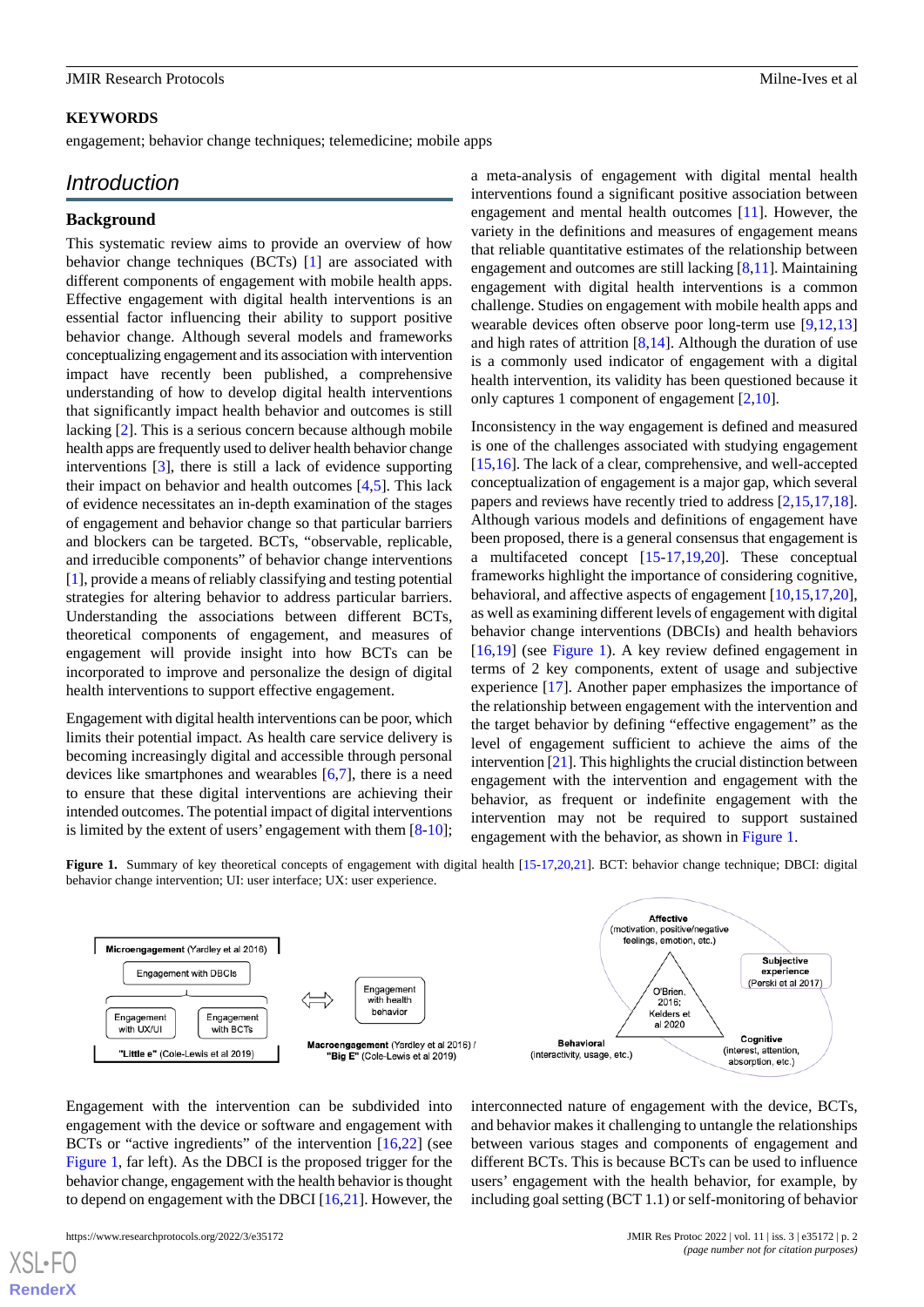(BCT 2.3) features to support users' engagement with physical activity. However, BCTs can also provide "feedback" to influence engagement with devices or with other BCTs included in the DBCI, for example, by using prompts or cues (BCT 7.1) such as app notifications to remind a user to engage with the app or with specific BCT-based features on the app.

Different BCTs are associated with different theoretical barriers to behavior (eg, capability, opportunity, and motivation) [[23,](#page-6-11)[24\]](#page-6-12). For instance, "instruction on how to perform the behavior" (BCT 4.1) is commonly used to support a "training" intervention function, which in turn can target barriers related to physical and psychological capability [[24\]](#page-6-12). Given the different functions associated with BCTs, it seems likely that different BCTs will also have different relationships with the 3 main components of engagement (affective, cognitive, and behavioral). To improve engagement with DBCIs and target behaviors, it is essential to understand the relationships between BCTs and the various components of engagement and incorporate them into the design and evaluation of digital health interventions.

#### **Rationale**

The growing recognition of the importance of engagement in the design and evaluation of digital health interventions has led to an exponential increase in research concerning that topic in recent years. Given the accepted importance of engagement as a prerequisite for behavior change [\[17](#page-6-5)], several systematic reviews have examined various factors that could influence engagement with digital health interventions [\[25](#page-6-13)-[28\]](#page-6-14). Among these, the analysis in 1 review [\[25](#page-6-13)] is structured around the COM-B (Capability, Opportunity, Motivation – Behavior) model, which is part of the Behavior Change Wheel theoretical framework [[23\]](#page-6-11). The authors identified 26 different factors relating to capability, opportunity, and motivation that have been associated with uptake of and engagement with mobile health apps in the literature [\[25](#page-6-13)]. This provides a valuable, theory-based contribution to the understanding of factors affecting engagement with mobile health apps. However, despite including studies with either qualitative or quantitative (primarily system use data) measures of engagement and using a multifaceted definition of engagement [\[17](#page-6-5)], the review did not clarify how the influence of these factors varied for the different components and measures of engagement.

The importance of understanding the factors associated with engagement lies in their potential to inform designs that improve "effective engagement" with DBCIs and thereby better support behavior change and the associated positive health outcomes. Because engagement is a complex and multifaceted concept, it is important to understand how specific BCTs are related to

different elements of engagement and which ones have the most influence on effective engagement and health outcomes [[21\]](#page-6-9). As the best strategies for achieving effective engagement could differ among individuals, an understanding of how different BCTs are associated with different components of engagement would enable digital health interventions to be personalized to individuals, specific populations, or contexts, providing an opportunity to increase their health impact.

PROSPERO was searched using various combinations of the following keywords: engagement, digital health interventions, DBCIs, behavior change techniques, BCT, mobile health apps, mHealth, eHealth, and digital behavior change. None of the registered protocols aimed to examine the associations between BCTs and the different components of engagement; however, the search terms identified the PROSPERO preregistration for one of the previous reviews cited in this rationale [\[25](#page-6-13)], indicating that the search terms were appropriate.

### **Objectives**

The main aim of the review is to provide a synthesis of the associations between BCTs and the different components of engagement (and their outcome measures) with mobile health apps in the literature. The following are the key objectives of this review: (1) to identify the BCTs being incorporated in the development of mobile health apps; (2) to identify the components of engagement that are being evaluated in studies on mobile health apps and how the different components are being measured; (3) to document the associations between specific BCTs and engagement component outcomes and outcome measures; and (4) to compare those associations across the included studies to hypothesize causal relationships between specific BCTs and specific components of engagement that can be empirically evaluated in future studies.

# *Methods*

### **Overview**

The PRISMA-P (Preferred Reporting Items for Systematic Reviews and Meta-Analyses Protocols) [[29\]](#page-6-15) and the PICOS (Population, Intervention, Comparator, Outcome, Study type) frameworks [[30](#page-6-16)[,31](#page-6-17)] will be used to structure this review and develop the search strategy. The PRISMA-P checklist is available in [Multimedia Appendix 1.](#page-5-11) This review is registered on PROSPERO (registration number: CRD42022312596).

### **Eligibility Criteria**

The PICOS framework is based on the research questions and is presented in [Table 1](#page-3-0).

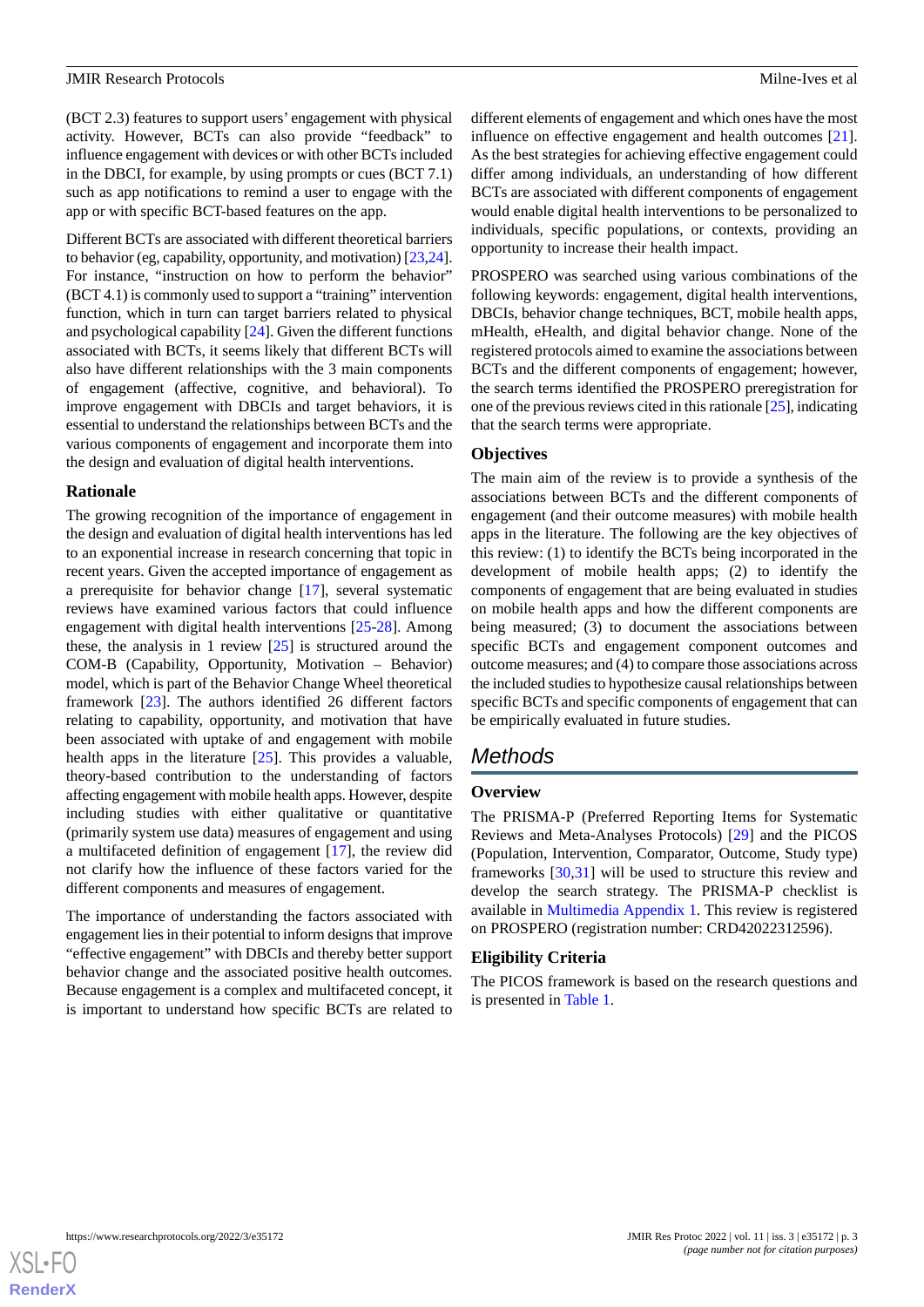#### JMIR Research Protocols **Milne-Ives** et al.

<span id="page-3-0"></span>

|  |  |  | Table 1. PICOS (Population, Intervention, Comparator, Outcome, and Study type) framework. |  |  |  |  |
|--|--|--|-------------------------------------------------------------------------------------------|--|--|--|--|
|--|--|--|-------------------------------------------------------------------------------------------|--|--|--|--|

| Framework component | Description                                                                                                                                                                                                                                                                                                                                                                           |
|---------------------|---------------------------------------------------------------------------------------------------------------------------------------------------------------------------------------------------------------------------------------------------------------------------------------------------------------------------------------------------------------------------------------|
| Population          | Mobile health app users of any age (adults and children)                                                                                                                                                                                                                                                                                                                              |
| Intervention        | Mobile health apps that explicitly use BCTs <sup>a</sup> in their design to target at least 1 of 5 key health categories established<br>in the literature, including drug use, alcohol use, diet, physical activity, and mental health                                                                                                                                                |
| Comparator          | No comparator is required.                                                                                                                                                                                                                                                                                                                                                            |
| <b>Outcomes</b>     | The primary outcome will be the qualitative or quantitative engagement outcomes measured (including any components<br>of engagement specified by a theoretical framework). Secondary outcomes will include the BCTs included in the mobile<br>health app, the measure(s) of engagement used by the study, and the behavioral and health outcomes reported.                            |
| Study types         | Studies that evaluate engagement with at least 1 mobile health app that uses BCTs will be eligible (including randomized<br>controlled trials, quantitative, qualitative, cohort, and case studies). Reviews, protocols, papers that describe interventions<br>without evaluating them, and papers where full texts cannot be identified (eg, conference abstracts) will be excluded. |

<sup>a</sup>BCT: behavior change technique.

#### **Search Strategy**

The search will be conducted in seven databases: PubMed, Embase, Cumulative Index to Nursing and Allied Health Literature, APA PsycInfo, ScienceDirect, Cochrane Library, and Web of Science. These databases were chosen because they were commonly searched in previous systematic reviews relating to engagement and digital health interventions, and they broadly cover topics related to digital technology, health, and behavior change. Keywords and MeSH (Medical Subject Headings) terms relating to engagement with digital health behavior change interventions were identified in an initial review of the literature and used to develop the search strategy. These search terms were expanded upon and grouped into three themes (see [Table](#page-3-1) [2](#page-3-1)) to develop the following search structure: engagement (MeSH OR Keywords) AND mobile health apps (MeSH OR Keywords) AND behavior change (MeSH OR Keywords). Sample searches conducted in PubMed, Embase (Ovid), and Web of Science are included in [Multimedia Appendix 2.](#page-5-12)

#### <span id="page-3-1"></span>**Table 2.** Search terms.

| Category           | MeSH <sup>a</sup>                                                                                               | Keywords (in title or abstract)                                                                                                                                                                                                                                                                                                                                                                                                                                                                                                                                                           |
|--------------------|-----------------------------------------------------------------------------------------------------------------|-------------------------------------------------------------------------------------------------------------------------------------------------------------------------------------------------------------------------------------------------------------------------------------------------------------------------------------------------------------------------------------------------------------------------------------------------------------------------------------------------------------------------------------------------------------------------------------------|
| Engagement         | <b>Treatment Adherence</b><br>and Compliance OR<br><b>Patient Participation</b><br><b>OR Patient Compliance</b> | Engagement OR adherence OR compliance OR maintenance OR acceptability OR satisfaction OR at-<br>tention OR enjoyment OR interest OR affect OR flow OR "cognitive absorption" OR "subjective ex-<br>perience" OR immersion OR presence OR ((amount OR frequency OR duration OR depth OR breadth)<br>NEAR/2 (use OR usage)) OR dose OR stickiness OR dropout OR "drop out" OR "drop-out" OR attrition                                                                                                                                                                                       |
| Mobile health apps | Telemedicine OR Mo-<br>bile Applications                                                                        | "mHealth" OR "mobile health" OR "eHealth" OR telehealth OR ((mobile OR phone OR smartphone<br>OR cell OR mHealth OR "behavior change" OR "behavior change" OR digital) NEAR/2 (app OR<br>apps OR application*))                                                                                                                                                                                                                                                                                                                                                                           |
| Behavior change    | <b>Behavior Control</b>                                                                                         | "behavior change techniques" or "behavior change techniques" or "BCT" or "behavior change technique"<br>or "behavior change technique" or "behavioral change strategies" or "behavioral change strategies" or<br>"behavior change wheel" or "behavior change wheel" or "behavioral theory" or "behavioral theory"<br>or "behavior change theory" or "behavior change theory" or "health behavior change" or "behavior"<br>change" or "behavior change" or "digital behavior change intervention" or "digital behavior change<br>intervention" or "DBCI" or "behavior change intervention" |

<sup>a</sup>MeSH: Medical Subject Headings.

#### **Inclusion Criteria**

The review will include studies that evaluate theory-based mobile apps for health behavior change. Studies will be included if they evaluate at least 1 component or measure of engagement (quantitative or qualitative) with a mobile app that uses BCTs to influence health behavior. No restrictions will be placed on the type of health behavior or the sample population examined in the initial screening to ensure that all eligible studies are identified. If there are too many studies eligible after initial screening to conduct a thorough review, the number of studies will be restricted based on health behavior. This will limit included studies to those that focus on at least 1 of 5 key health categories, including drug use, alcohol use, diet, physical activity, and mental health  $[32,33]$  $[32,33]$  $[32,33]$ , aligned with a previous

review by the authors [[5\]](#page-5-4). Studies with any type of sampled population will be eligible for inclusion, with no restrictions on age, gender, or country. Interventions with comparisons to control groups with no intervention, waiting list or irrelevant interventions, minimal interventions, usual care, other mobile apps, telemedicine, and internet-based or in-person interventions will be included. Studies with no comparators will also be included.

#### **Exclusion Criteria**

Studies involving mobile health apps that do not detail the BCTs included in the app will be excluded from the review. Studies that do not evaluate at least 1 measure of engagement, such as reviews, protocols, papers that describe interventions without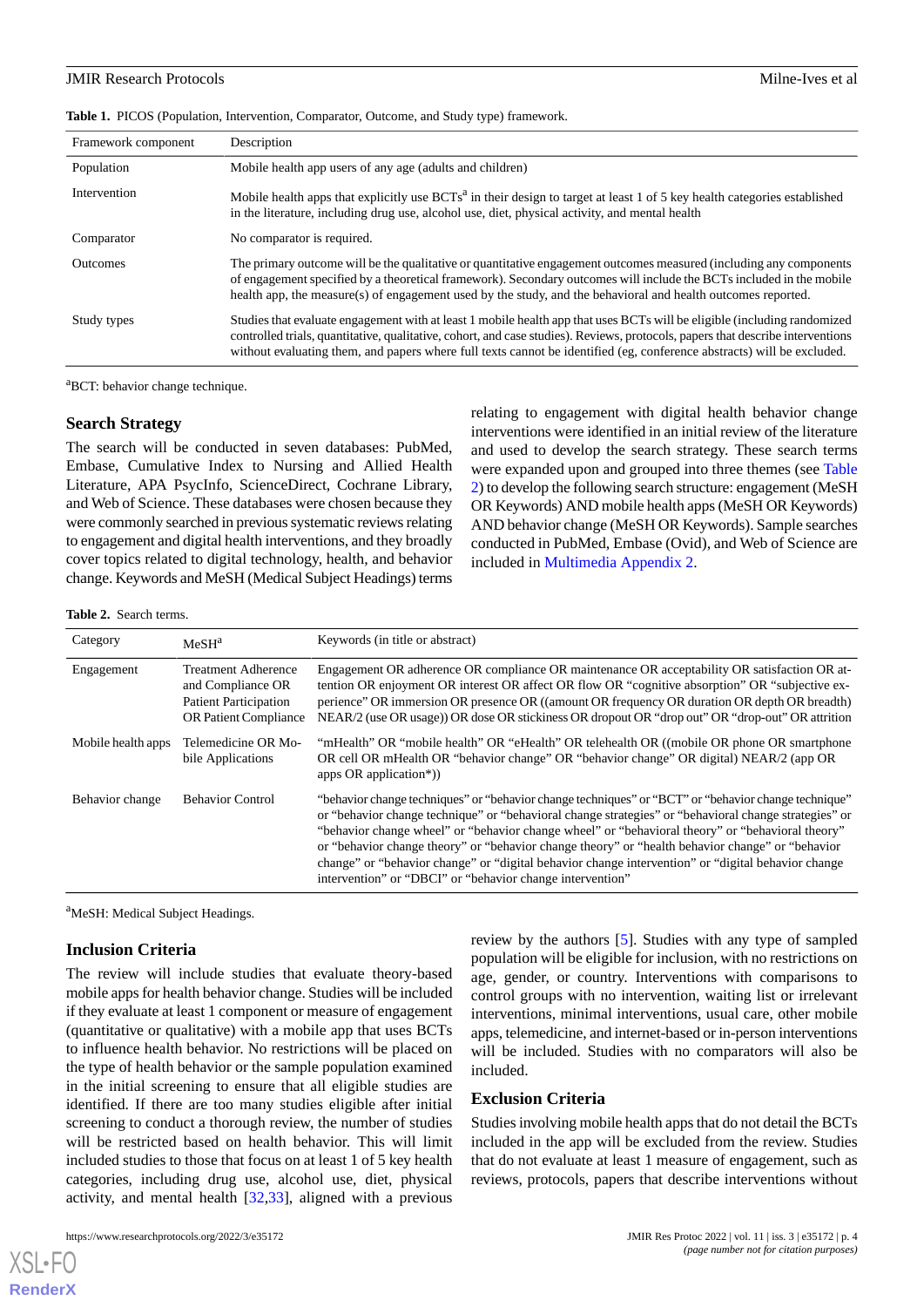evaluating them, and papers where full texts cannot be identified (eg, conference abstracts) will also be excluded.

#### **Screening and Article Selection**

The references returned by each database search will be exported into the citation management software EndNote X9 (Clarivate) so that duplicate references can be identified and removed. The screening will take place in three stages: (1) Keywords based on the search criteria will be entered into EndNote's search function over multiple passes to exclude any studies that are clearly ineligible (eg, protocols, reviews). (2) The titles and abstracts of the remaining references will be screened by 2 independent reviewers. (3) The full texts of the studies will be screened by 2 independent reviewers to determine the final set of included papers. Any disagreements between reviewers will be discussed until consensus; if consensus cannot be reached, a third reviewer will be consulted. Details of the screening and selection process will be recorded in a PRISMA flow diagram to ensure study reproducibility and the EndNote searches in stage 1 will be recorded and included in the review as an appendix.

# **Data Extraction**

The full texts of all the articles included in the final set will be read by 2 independent reviewers to extract the required data mentioned in [Table 3](#page-4-0). As with the screening process, any disagreements will be discussed and resolved by involving a third reviewer if necessary.

<span id="page-4-0"></span>**Table 3.** Article information and data extraction.

| Article information                                                                     | Data to be extracted                                                                                                                                                                                                                                                                                                                                                                                                                                                                                    |
|-----------------------------------------------------------------------------------------|---------------------------------------------------------------------------------------------------------------------------------------------------------------------------------------------------------------------------------------------------------------------------------------------------------------------------------------------------------------------------------------------------------------------------------------------------------------------------------------------------------|
| General study information<br>$\bullet$<br>٠                                             | Year of publication<br>Country of study<br>Sample demographics (including age, gender, target population)<br>Initial/intended sample size<br>Analyzed sample size<br>Study duration                                                                                                                                                                                                                                                                                                                     |
| Intervention<br>$\bullet$<br>٠<br>٠<br>$\bullet$<br>$\bullet$<br>$\bullet$<br>$\bullet$ | App name<br>Operating platform (eg, iOS, Android)<br>Target health behavior<br>Specific aim of the intervention<br>Behavioral theory used in the design of the app (if any)<br>How the app was developed (eg, iterative design, experience-based co-design, etc)<br>Number of included behavior change techniques [1]<br>List of included behavior change techniques [1]<br>Intended purpose of included behavior change techniques (if specified)<br>Intended use (eg, dose and duration if specified) |
| Evaluation<br>$\bullet$<br>٠<br>$\bullet$<br>$\bullet$                                  | Component(s) of engagement examined<br>Engagement outcome measures<br>Effect of intervention on engagement outcomes (including engagement with specific<br>behavior change techniques, the app, and the target health behavior)<br>Effect of intervention on behavior change outcomes<br>Effect of intervention on participant health outcomes                                                                                                                                                          |

# **Quality Appraisal and Risk of Bias Assessment**

The risk of bias of the studies will be evaluated by 2 independent reviewers using the Cochrane Collaboration Risk of Bias 2 tool for randomized controlled trials [\[34](#page-7-0),[35\]](#page-7-1) and the Risk Of Bias In Non-Randomized Studies - of Interventions (ROBINS-I) tool for nonrandomized studies [\[36](#page-7-2)]. The GRADE (Grading of Recommendations, Assessment, Development and Evaluations) guidelines will be used to assess the strength of the body of evidence gathered during the review [\[37](#page-7-3)].

### **Data Analysis and Synthesis**

The feasibility of conducting a meta-analysis will be examined when the data are extracted; however, a meta-analysis may not be possible owing to the expected variety of study aims, measures, and reported outcomes. The extracted data will be summarized by conducting a descriptive analysis to provide counts of the engagement components examined, outcome measures used, health behaviors targeted, and levels of evidence

[XSL](http://www.w3.org/Style/XSL)•FO **[RenderX](http://www.renderx.com/)**

showing the effectiveness of BCTs for engagement, behavioral, and health outcomes. The associations between the inclusion of various BCTs and evidence of their effectiveness for various outcomes will be mapped. Any qualitative data reported will be examined by performing a thematic analysis to provide contextual data about the potential relationships between BCTs and certain components of engagement. The risk of bias in the studies will be considered in the synthesis.

# *Results*

The full systematic review has not yet started, but it is expected to be completed and submitted for publication by May 2022.

# *Discussion*

A systematic review of the literature on engagement with theoretically based mobile apps for health behavior change will contribute to the understanding of how BCTs fit into the multifaceted state and process of engagement. With the ubiquity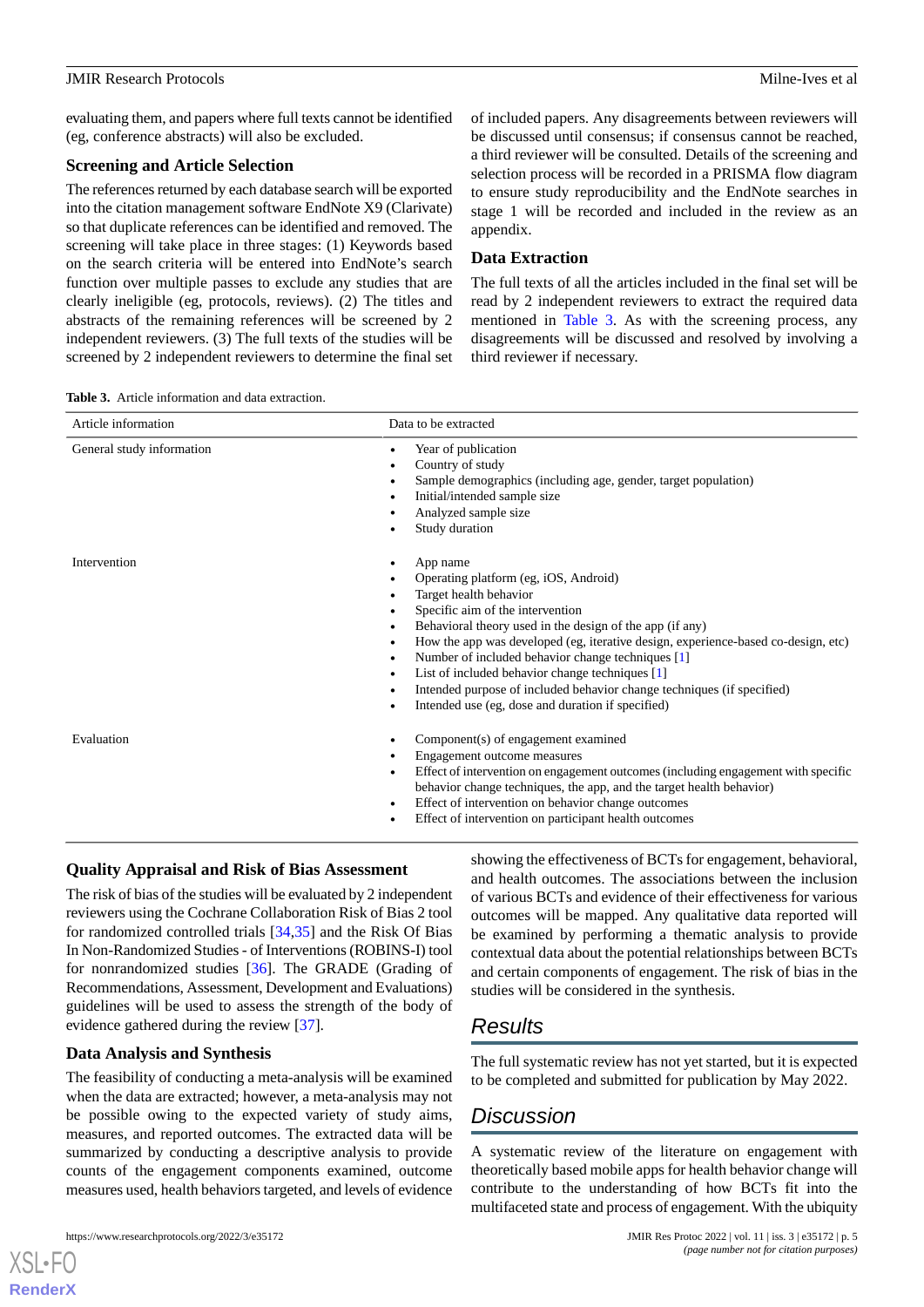of mobile health apps and the continuous growth of digitally enabled care [\[6](#page-5-5)], it is necessary to ensure that the mobile health apps being used are effective. A key component of the efficacy of DBCIs is the extent to which the user engages effectively with the intervention to achieve the intended target behavior. An overview of the associations between BCTs and the different

components and measures of engagement will inform the design and evaluation of mobile health apps. Based on the data, we will determine what conclusions can be drawn, identify the limitations of our systematic review, and propose key topics for future research.

### **Acknowledgments**

This research was funded by Health Education England (grant AM1000393). The views expressed in the paper belong to the authors and not necessarily those of Health Education England or the University of Plymouth. The funding bodies were not involved in the study design, the writing, or the decision to submit the article for publication.

### **Authors' Contributions**

The protocol was conceived and written by MMI with revisions from EM, SH, and JA.

### **Conflicts of Interest**

<span id="page-5-11"></span>EM is the Editor-in-Chief of JMIRx Med. The other authors report no conflicts of interest.

# **Multimedia Appendix 1**

<span id="page-5-12"></span>PRISMA-P (PRISMA-P: Preferred Reporting Items for Systematic Reviews and Meta-Analyses Protocols) checklist. [[DOC File , 97 KB-Multimedia Appendix 1](https://jmir.org/api/download?alt_name=resprot_v11i3e35172_app1.doc&filename=763ae160db4241cbb2e2e0a5a4151d28.doc)]

# **Multimedia Appendix 2**

<span id="page-5-0"></span>Sample search strings. [[DOCX File , 19 KB](https://jmir.org/api/download?alt_name=resprot_v11i3e35172_app2.docx&filename=c1a305367a5980c3fbe799059ecb50d7.docx)-[Multimedia Appendix 2\]](https://jmir.org/api/download?alt_name=resprot_v11i3e35172_app2.docx&filename=c1a305367a5980c3fbe799059ecb50d7.docx)

### <span id="page-5-1"></span>**References**

- 1. Michie S, Richardson M, Johnston M, Abraham C, Francis J, Hardeman W, et al. The behavior change technique taxonomy (v1) of 93 hierarchically clustered techniques: building an international consensus for the reporting of behavior change interventions. Ann Behav Med 2013 Aug;46(1):81-95. [doi: [10.1007/s12160-013-9486-6\]](http://dx.doi.org/10.1007/s12160-013-9486-6) [Medline: [23512568\]](http://www.ncbi.nlm.nih.gov/entrez/query.fcgi?cmd=Retrieve&db=PubMed&list_uids=23512568&dopt=Abstract)
- <span id="page-5-2"></span>2. Short CE, DeSmet A, Woods C, Williams SL, Maher C, Middelweerd A, et al. Measuring engagement in eHealth and mHealth behavior change interventions: viewpoint of methodologies. J Med Internet Res 2018 Nov;20(11):e292 [\[FREE](https://www.jmir.org/2018/11/e292/) [Full text\]](https://www.jmir.org/2018/11/e292/) [doi: [10.2196/jmir.9397](http://dx.doi.org/10.2196/jmir.9397)] [Medline: [30446482\]](http://www.ncbi.nlm.nih.gov/entrez/query.fcgi?cmd=Retrieve&db=PubMed&list_uids=30446482&dopt=Abstract)
- <span id="page-5-4"></span><span id="page-5-3"></span>3. Ferrara G, Kim J, Lin S, Hua J, Seto E. A focused review of smartphone diet-tracking apps: usability, functionality, coherence with behavior change theory, and comparative validity of nutrient intake and energy estimates. JMIR Mhealth Uhealth 2019 May;7(5):e9232 [[FREE Full text](https://mhealth.jmir.org/2019/5/e9232/)] [doi: [10.2196/mhealth.9232\]](http://dx.doi.org/10.2196/mhealth.9232) [Medline: [31102369](http://www.ncbi.nlm.nih.gov/entrez/query.fcgi?cmd=Retrieve&db=PubMed&list_uids=31102369&dopt=Abstract)]
- <span id="page-5-5"></span>4. Ng MM, Firth J, Minen M, Torous J. User engagement in mental health apps: a review of measurement, reporting, and validity. Psychiatr Serv 2019 Jul;70(7):538-544 [\[FREE Full text\]](http://europepmc.org/abstract/MED/30914003) [doi: [10.1176/appi.ps.201800519](http://dx.doi.org/10.1176/appi.ps.201800519)] [Medline: [30914003](http://www.ncbi.nlm.nih.gov/entrez/query.fcgi?cmd=Retrieve&db=PubMed&list_uids=30914003&dopt=Abstract)]
- <span id="page-5-6"></span>5. Milne-Ives M, Lam C, De Cock C, Van Velthoven MH, Meinert E. Mobile apps for health behavior change in physical activity, diet, drug and alcohol use, and mental health: systematic review. JMIR Mhealth Uhealth 2020 Mar;8(3):e17046 [[FREE Full text](https://mhealth.jmir.org/2020/3/e17046/)] [doi: [10.2196/17046\]](http://dx.doi.org/10.2196/17046) [Medline: [32186518\]](http://www.ncbi.nlm.nih.gov/entrez/query.fcgi?cmd=Retrieve&db=PubMed&list_uids=32186518&dopt=Abstract)
- <span id="page-5-10"></span><span id="page-5-7"></span>6. The NHS Long Term Plan.: NHS; 2019 Jun. URL: [https://www.longtermplan.nhs.uk/wp-content/uploads/2019/01/](https://www.longtermplan.nhs.uk/wp-content/uploads/2019/01/nhs-long-term-plan-june-2019.pdf) [nhs-long-term-plan-june-2019.pdf](https://www.longtermplan.nhs.uk/wp-content/uploads/2019/01/nhs-long-term-plan-june-2019.pdf) [accessed 2021-10-18]
- 7. Bhavnani SP, Narula J, Sengupta PP. Mobile technology and the digitization of healthcare. Eur Heart J 2016 May;37(18):1428-1438 [\[FREE Full text\]](http://europepmc.org/abstract/MED/26873093) [doi: [10.1093/eurheartj/ehv770\]](http://dx.doi.org/10.1093/eurheartj/ehv770) [Medline: [26873093\]](http://www.ncbi.nlm.nih.gov/entrez/query.fcgi?cmd=Retrieve&db=PubMed&list_uids=26873093&dopt=Abstract)
- <span id="page-5-9"></span><span id="page-5-8"></span>8. Yeager CM, Benight CC. If we build it, will they come? Issues of engagement with digital health interventions for trauma recovery. Mhealth 2018 Sep;4:37 [\[FREE Full text\]](https://doi.org/10.21037/mhealth.2018.08.04) [doi: [10.21037/mhealth.2018.08.04\]](http://dx.doi.org/10.21037/mhealth.2018.08.04) [Medline: [30363749\]](http://www.ncbi.nlm.nih.gov/entrez/query.fcgi?cmd=Retrieve&db=PubMed&list_uids=30363749&dopt=Abstract)
- 9. Grady A, Yoong S, Sutherland R, Lee H, Nathan N, Wolfenden L. Improving the public health impact of eHealth and mHealth interventions. Aust N Z J Public Health 2018 Apr;42(2):118-119. [doi: [10.1111/1753-6405.12771\]](http://dx.doi.org/10.1111/1753-6405.12771) [Medline: [29384248](http://www.ncbi.nlm.nih.gov/entrez/query.fcgi?cmd=Retrieve&db=PubMed&list_uids=29384248&dopt=Abstract)]
- 10. Torous J, Michalak EE, O'Brien HL. Digital health and engagement-looking behind the measures and methods. JAMA Netw Open 2020 Jul;3(7):e2010918 [\[FREE Full text\]](https://jamanetwork.com/journals/jamanetworkopen/fullarticle/10.1001/jamanetworkopen.2020.10918) [doi: [10.1001/jamanetworkopen.2020.10918\]](http://dx.doi.org/10.1001/jamanetworkopen.2020.10918) [Medline: [32678446\]](http://www.ncbi.nlm.nih.gov/entrez/query.fcgi?cmd=Retrieve&db=PubMed&list_uids=32678446&dopt=Abstract)
- 11. Gan DZQ, McGillivray L, Han J, Christensen H, Torok M. Effect of engagement with digital interventions on mental health outcomes: a systematic review and meta-analysis. Front Digit Health 2021 Nov;3:764079 [\[FREE Full text\]](http://europepmc.org/abstract/MED/34806079) [doi: [10.3389/fdgth.2021.764079\]](http://dx.doi.org/10.3389/fdgth.2021.764079) [Medline: [34806079\]](http://www.ncbi.nlm.nih.gov/entrez/query.fcgi?cmd=Retrieve&db=PubMed&list_uids=34806079&dopt=Abstract)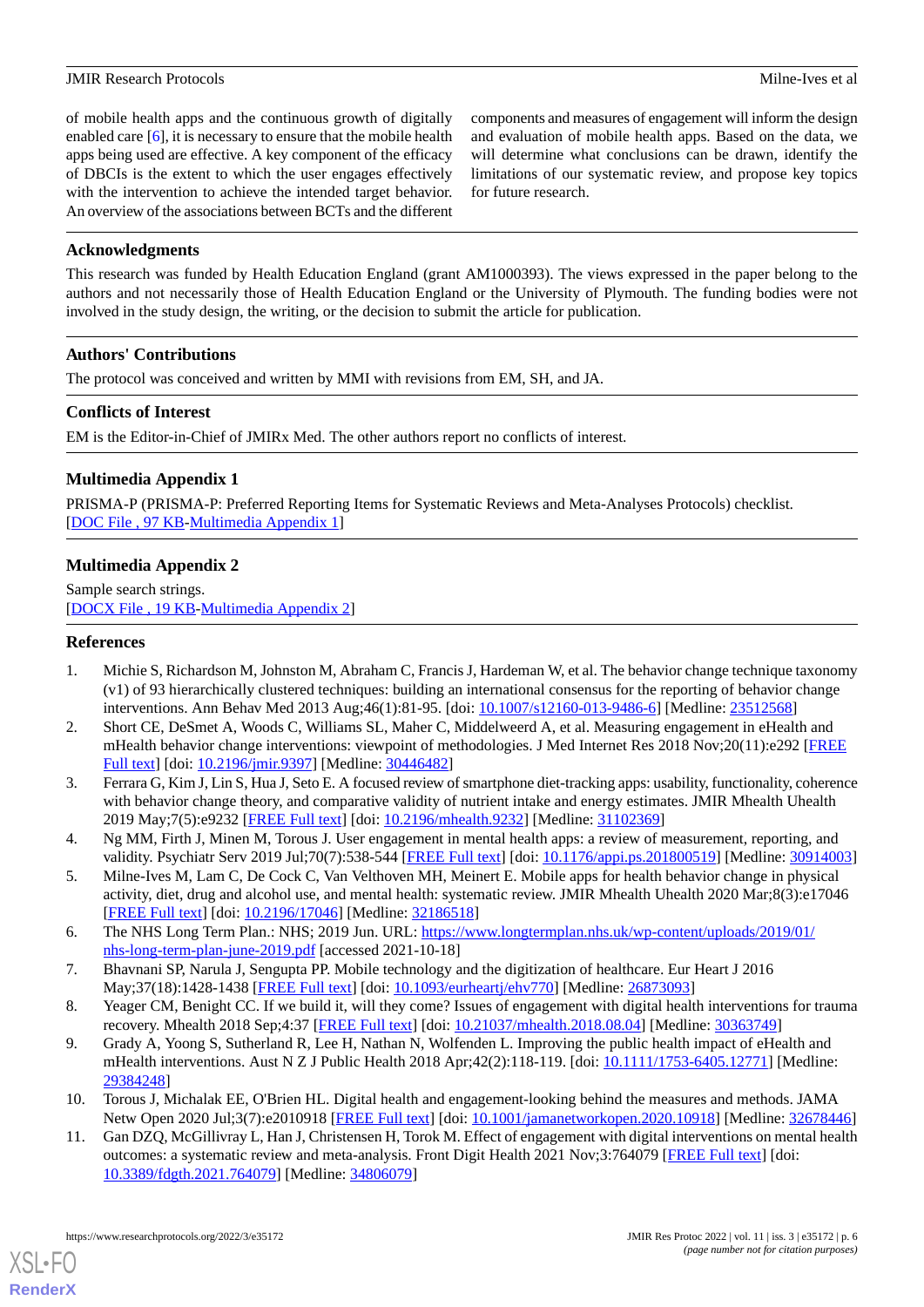#### JMIR Research Protocols **Milne-Ives et al.** Milne-Ives et al.

- <span id="page-6-0"></span>12. Baumel A, Muench F, Edan S, Kane JM. Objective user engagement with mental health apps: systematic search and panel-based usage analysis. J Med Internet Res 2019 Sep;21(9):e14567. [doi: [10.2196/14567](http://dx.doi.org/10.2196/14567)]
- <span id="page-6-1"></span>13. Roberts AL, Fisher A, Smith L, Heinrich M, Potts HWW. Digital health behaviour change interventions targeting physical activity and diet in cancer survivors: a systematic review and meta-analysis. J Cancer Surviv 2017 Dec;11(6):704-719 [[FREE Full text](http://europepmc.org/abstract/MED/28779220)] [doi: [10.1007/s11764-017-0632-1\]](http://dx.doi.org/10.1007/s11764-017-0632-1) [Medline: [28779220](http://www.ncbi.nlm.nih.gov/entrez/query.fcgi?cmd=Retrieve&db=PubMed&list_uids=28779220&dopt=Abstract)]
- <span id="page-6-2"></span>14. Etminani K, Tao Engström A, Göransson C, Sant'Anna A, Nowaczyk S. How behavior change strategies are used to design digital interventions to improve medication adherence and blood pressure among patients with hypertension: systematic review. J Med Internet Res 2020 Apr;22(4):e17201 [\[FREE Full text\]](https://www.jmir.org/2020/4/e17201/) [doi: [10.2196/17201](http://dx.doi.org/10.2196/17201)] [Medline: [32271148](http://www.ncbi.nlm.nih.gov/entrez/query.fcgi?cmd=Retrieve&db=PubMed&list_uids=32271148&dopt=Abstract)]
- <span id="page-6-4"></span><span id="page-6-3"></span>15. Kelders SM, van Zyl LE, Ludden GDS. The concept and components of engagement in different domains applied to eHealth: a systematic scoping review. Front Psychol 2020 May;11:926 [[FREE Full text](https://doi.org/10.3389/fpsyg.2020.00926)] [doi: [10.3389/fpsyg.2020.00926\]](http://dx.doi.org/10.3389/fpsyg.2020.00926) [Medline: [32536888](http://www.ncbi.nlm.nih.gov/entrez/query.fcgi?cmd=Retrieve&db=PubMed&list_uids=32536888&dopt=Abstract)]
- <span id="page-6-5"></span>16. Cole-Lewis H, Ezeanochie N, Turgiss J. Understanding health behavior technology engagement: pathway to measuring digital behavior change interventions. JMIR Form Res 2019 Oct;3(4):e14052 [[FREE Full text](https://formative.jmir.org/2019/4/e14052/)] [doi: [10.2196/14052\]](http://dx.doi.org/10.2196/14052) [Medline: [31603427](http://www.ncbi.nlm.nih.gov/entrez/query.fcgi?cmd=Retrieve&db=PubMed&list_uids=31603427&dopt=Abstract)]
- <span id="page-6-6"></span>17. Perski O, Blandford A, West R, Michie S. Conceptualising engagement with digital behaviour change interventions: a systematic review using principles from critical interpretive synthesis. Transl Behav Med 2017 Jun;7(2):254-267 [[FREE](http://europepmc.org/abstract/MED/27966189) [Full text\]](http://europepmc.org/abstract/MED/27966189) [doi: [10.1007/s13142-016-0453-1](http://dx.doi.org/10.1007/s13142-016-0453-1)] [Medline: [27966189](http://www.ncbi.nlm.nih.gov/entrez/query.fcgi?cmd=Retrieve&db=PubMed&list_uids=27966189&dopt=Abstract)]
- <span id="page-6-7"></span>18. Sieverink F, Kelders SM, van Gemert-Pijnen JE. Clarifying the concept of adherence to eHealth technology: systematic review on when usage becomes adherence. J Med Internet Res 2017 Dec;19(12):e402 [\[FREE Full text\]](https://www.jmir.org/2017/12/e402/) [doi: [10.2196/jmir.8578](http://dx.doi.org/10.2196/jmir.8578)] [Medline: [29212630](http://www.ncbi.nlm.nih.gov/entrez/query.fcgi?cmd=Retrieve&db=PubMed&list_uids=29212630&dopt=Abstract)]
- <span id="page-6-8"></span>19. Wannheden C, Stenfors T, Stenling A, von Thiele Schwarz U. Satisfied or frustrated? A qualitative analysis of need satisfying and need frustrating experiences of engaging with digital health technology in chronic care. Front Public Health 2021 Jan;8:623773 [\[FREE Full text\]](https://doi.org/10.3389/fpubh.2020.623773) [doi: [10.3389/fpubh.2020.623773\]](http://dx.doi.org/10.3389/fpubh.2020.623773) [Medline: [33585391](http://www.ncbi.nlm.nih.gov/entrez/query.fcgi?cmd=Retrieve&db=PubMed&list_uids=33585391&dopt=Abstract)]
- <span id="page-6-9"></span>20. O'Brien H. Theoretical perspectives on user engagement. In: O'Brien H, Cairns P, editors. Why Engagement Matters. Cham: Springer International Publishing; 2016:1-26.
- <span id="page-6-10"></span>21. Yardley L, Spring BJ, Riper H, Morrison LG, Crane DH, Curtis K, et al. Understanding and promoting effective engagement with digital behavior change interventions. Am J Prev Med 2016 Nov;51(5):833-842. [doi: [10.1016/j.amepre.2016.06.015](http://dx.doi.org/10.1016/j.amepre.2016.06.015)] [Medline: [27745683](http://www.ncbi.nlm.nih.gov/entrez/query.fcgi?cmd=Retrieve&db=PubMed&list_uids=27745683&dopt=Abstract)]
- <span id="page-6-12"></span><span id="page-6-11"></span>22. Hankonen N. Participants' enactment of behavior change techniques: a call for increased focus on what people do to manage their motivation and behavior. Health Psychol Rev 2021 Jun;15(2):185-194. [doi: [10.1080/17437199.2020.1814836](http://dx.doi.org/10.1080/17437199.2020.1814836)] [Medline: [32967583](http://www.ncbi.nlm.nih.gov/entrez/query.fcgi?cmd=Retrieve&db=PubMed&list_uids=32967583&dopt=Abstract)]
- <span id="page-6-13"></span>23. Michie S, van Stralen MM, West R. The behaviour change wheel: a new method for characterising and designing behaviour change interventions. Implement Sci 2011 Apr;6:42 [[FREE Full text](https://implementationscience.biomedcentral.com/articles/10.1186/1748-5908-6-42)] [doi: [10.1186/1748-5908-6-42\]](http://dx.doi.org/10.1186/1748-5908-6-42) [Medline: [21513547](http://www.ncbi.nlm.nih.gov/entrez/query.fcgi?cmd=Retrieve&db=PubMed&list_uids=21513547&dopt=Abstract)]
- 24. Michie S, Atkins L, West R. The Behaviour Change Wheel: A Guide to Designing Interventions. Surrey: Silverback Publishing; 2014:1-329.
- 25. Szinay D, Jones A, Chadborn T, Brown J, Naughton F. Influences on the uptake of and engagement with health and well-being smartphone apps: systematic review. J Med Internet Res 2020 May;22(5):e17572 [[FREE Full text](https://www.jmir.org/2020/5/e17572/)] [doi: [10.2196/17572\]](http://dx.doi.org/10.2196/17572) [Medline: [32348255\]](http://www.ncbi.nlm.nih.gov/entrez/query.fcgi?cmd=Retrieve&db=PubMed&list_uids=32348255&dopt=Abstract)
- <span id="page-6-14"></span>26. Wei Y, Zheng P, Deng H, Wang X, Li X, Fu H. Design features for improving mobile health intervention user engagement: systematic review and thematic analysis. J Med Internet Res 2020 Dec;22(12):e21687 [[FREE Full text](https://www.jmir.org/2020/12/e21687/)] [doi: [10.2196/21687](http://dx.doi.org/10.2196/21687)] [Medline: [33295292](http://www.ncbi.nlm.nih.gov/entrez/query.fcgi?cmd=Retrieve&db=PubMed&list_uids=33295292&dopt=Abstract)]
- <span id="page-6-15"></span>27. O'Connor S, Hanlon P, O'Donnell CA, Garcia S, Glanville J, Mair FS. Understanding factors affecting patient and public engagement and recruitment to digital health interventions: a systematic review of qualitative studies. BMC Med Inform Decis Mak 2016 Sep;16(1):120 [\[FREE Full text\]](https://bmcmedinformdecismak.biomedcentral.com/articles/10.1186/s12911-016-0359-3) [doi: [10.1186/s12911-016-0359-3\]](http://dx.doi.org/10.1186/s12911-016-0359-3) [Medline: [27630020\]](http://www.ncbi.nlm.nih.gov/entrez/query.fcgi?cmd=Retrieve&db=PubMed&list_uids=27630020&dopt=Abstract)
- <span id="page-6-16"></span>28. Borghouts J, Eikey E, Mark G, De Leon C, Schueller SM, Schneider M, et al. Barriers to and facilitators of user engagement with digital mental health interventions: systematic review. J Med Internet Res 2021 Mar;23(3):e24387 [[FREE Full text](https://www.jmir.org/2021/3/e24387/)] [doi: [10.2196/24387](http://dx.doi.org/10.2196/24387)] [Medline: [33759801\]](http://www.ncbi.nlm.nih.gov/entrez/query.fcgi?cmd=Retrieve&db=PubMed&list_uids=33759801&dopt=Abstract)
- <span id="page-6-18"></span><span id="page-6-17"></span>29. Shamseer L, Moher D, Clarke M, Ghersi D, Liberati A, Petticrew M, PRISMA-P Group. Preferred reporting items for systematic review and meta-analysis protocols (PRISMA-P) 2015: elaboration and explanation. BMJ 2015 Jan;350:g7647 [[FREE Full text](http://www.bmj.com/lookup/pmidlookup?view=long&pmid=25555855)] [doi: [10.1136/bmj.g7647\]](http://dx.doi.org/10.1136/bmj.g7647) [Medline: [25555855\]](http://www.ncbi.nlm.nih.gov/entrez/query.fcgi?cmd=Retrieve&db=PubMed&list_uids=25555855&dopt=Abstract)
- <span id="page-6-19"></span>30. Richardson WS, Wilson MC, Nishikawa J, Hayward RS. The well-built clinical question: a key to evidence-based decisions. ACP J Club 1995 Nov;123(3):A-12. [Medline: [7582737\]](http://www.ncbi.nlm.nih.gov/entrez/query.fcgi?cmd=Retrieve&db=PubMed&list_uids=7582737&dopt=Abstract)
- 31. Counsell C. Formulating questions and locating primary studies for inclusion in systematic reviews. Ann Intern Med 1997 Sep;127(5):380-387. [doi: [10.7326/0003-4819-127-5-199709010-00008](http://dx.doi.org/10.7326/0003-4819-127-5-199709010-00008)] [Medline: [9273830](http://www.ncbi.nlm.nih.gov/entrez/query.fcgi?cmd=Retrieve&db=PubMed&list_uids=9273830&dopt=Abstract)]
- 32. Spring B, Moller AC, Coons MJ. Multiple health behaviours: overview and implications. J Public Health (Oxf) 2012 Mar;34(Suppl 1):i3-i10 [[FREE Full text](http://europepmc.org/abstract/MED/22363028)] [doi: [10.1093/pubmed/fdr111](http://dx.doi.org/10.1093/pubmed/fdr111)] [Medline: [22363028](http://www.ncbi.nlm.nih.gov/entrez/query.fcgi?cmd=Retrieve&db=PubMed&list_uids=22363028&dopt=Abstract)]
- 33. Conner M, Norman P. Health behaviour: current issues and challenges. Psychol Health 2017 Aug;32(8):895-906. [doi: [10.1080/08870446.2017.1336240\]](http://dx.doi.org/10.1080/08870446.2017.1336240) [Medline: [28612656\]](http://www.ncbi.nlm.nih.gov/entrez/query.fcgi?cmd=Retrieve&db=PubMed&list_uids=28612656&dopt=Abstract)